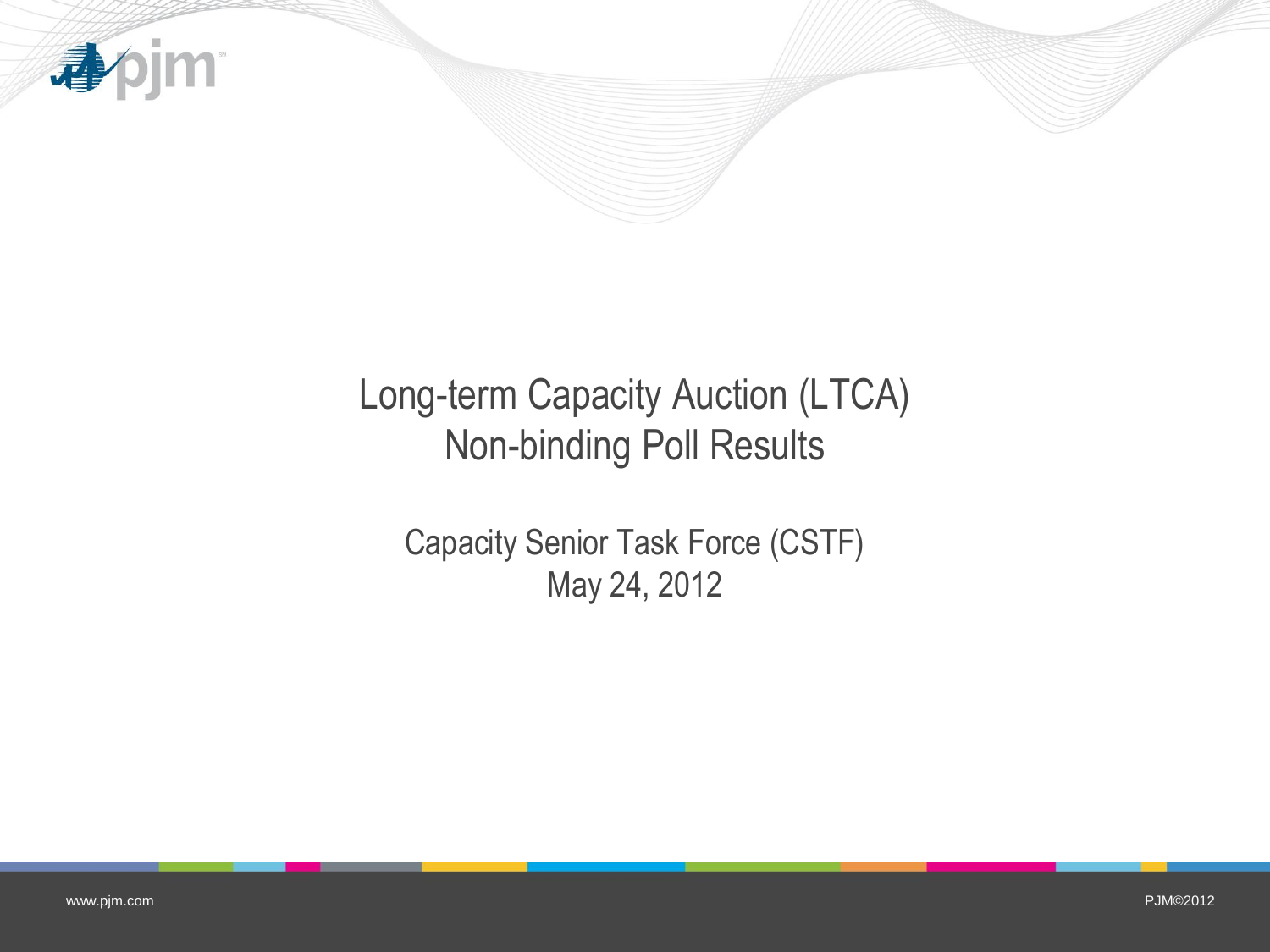

## Highest Preference Package

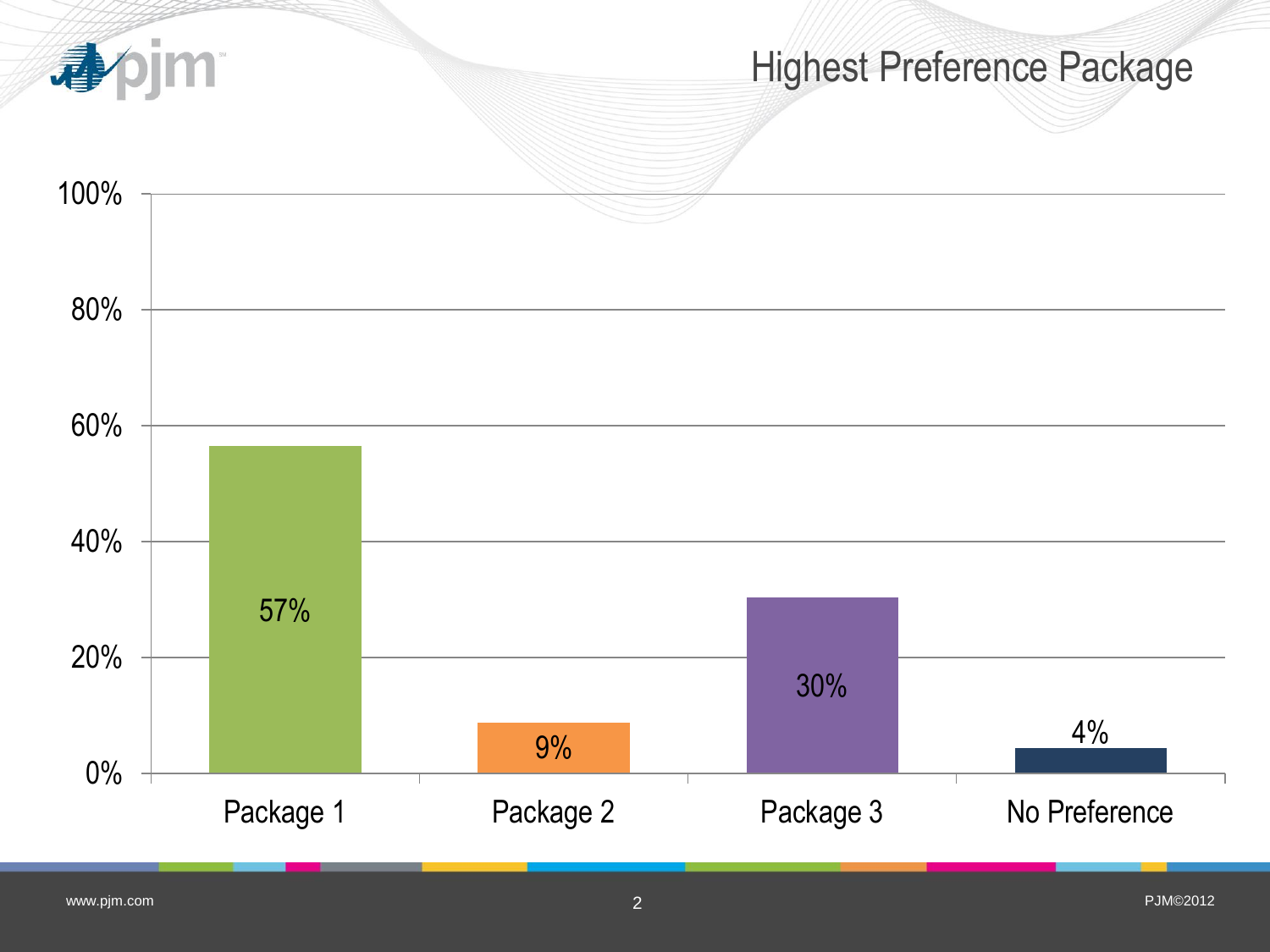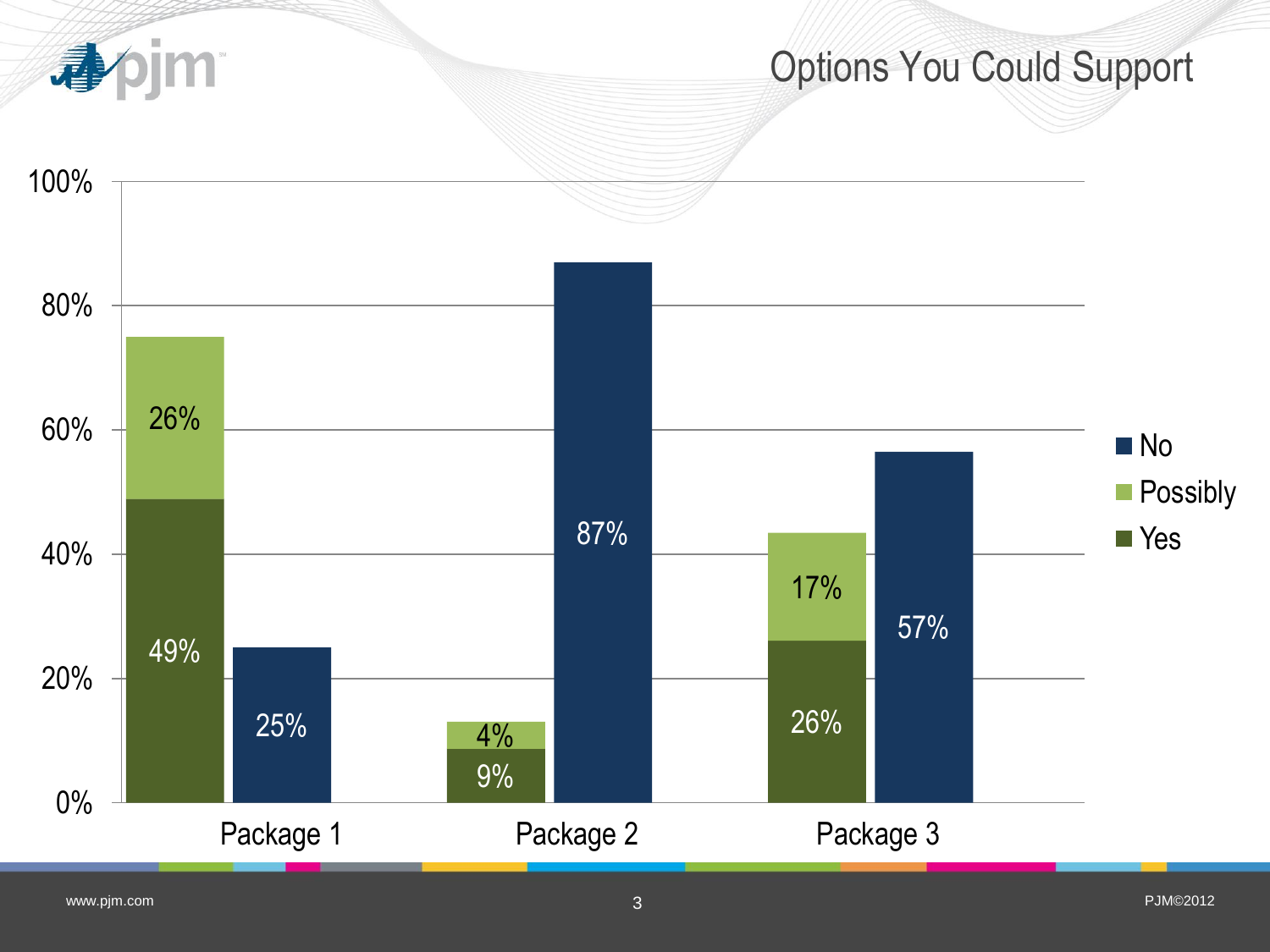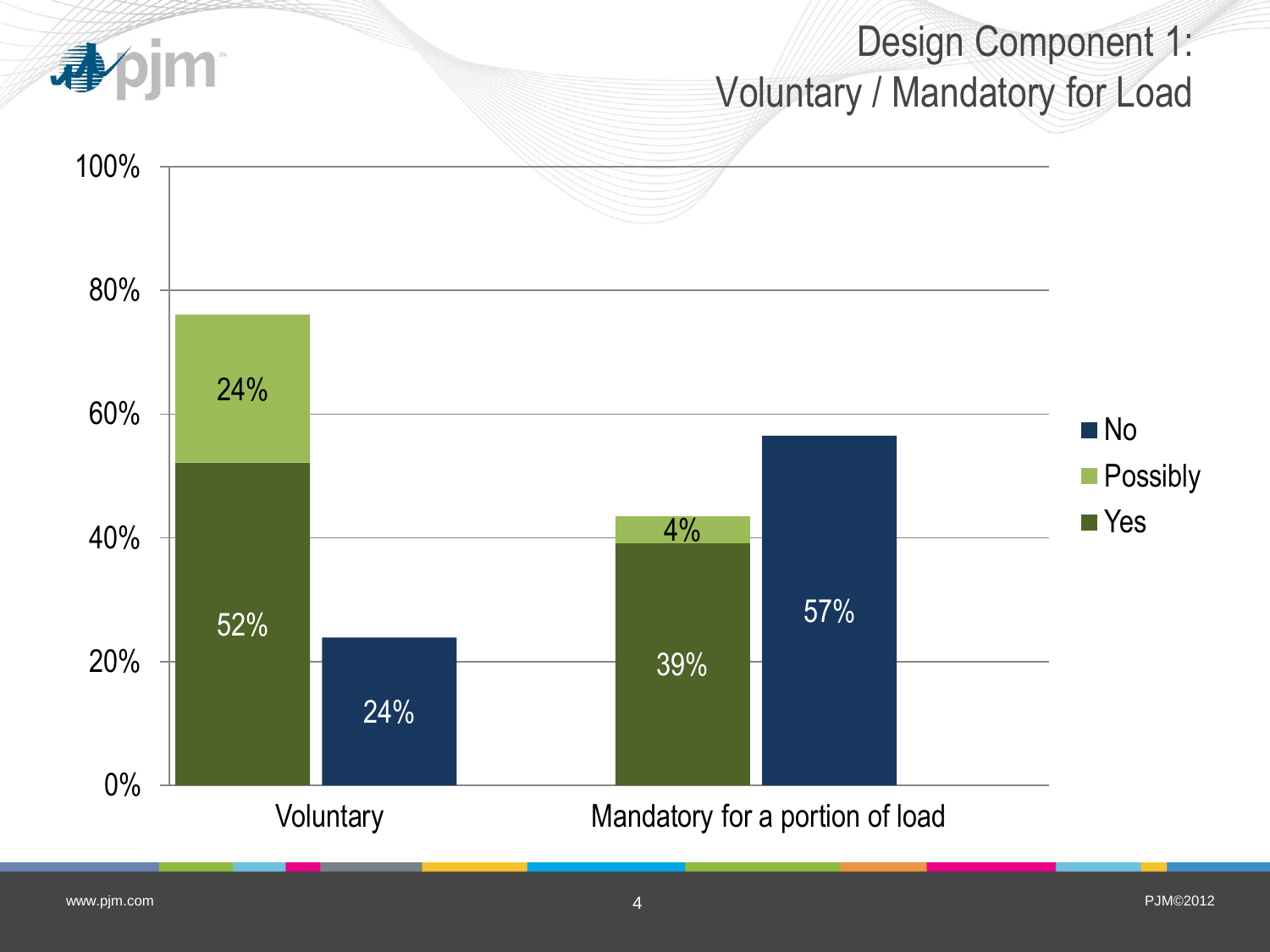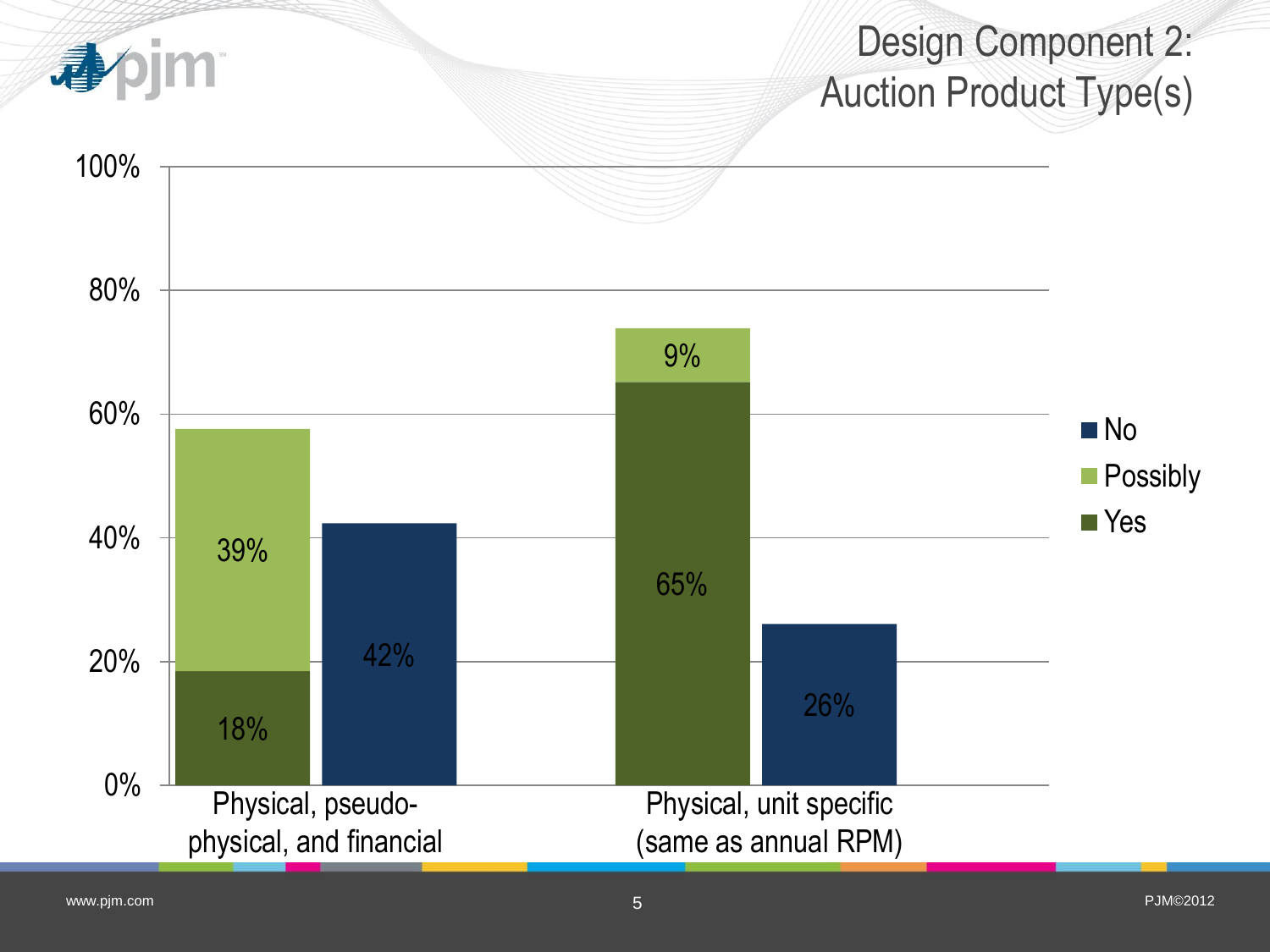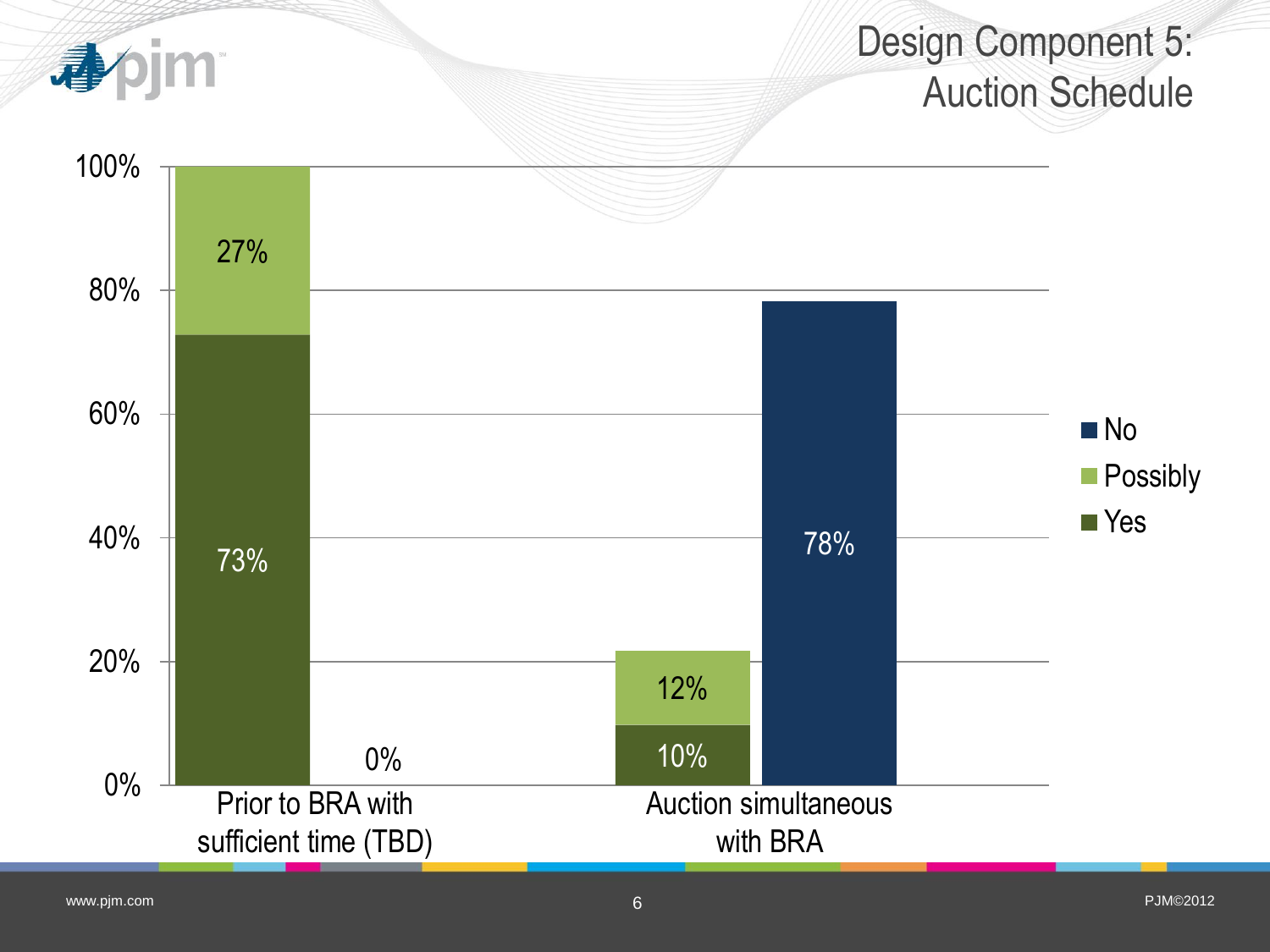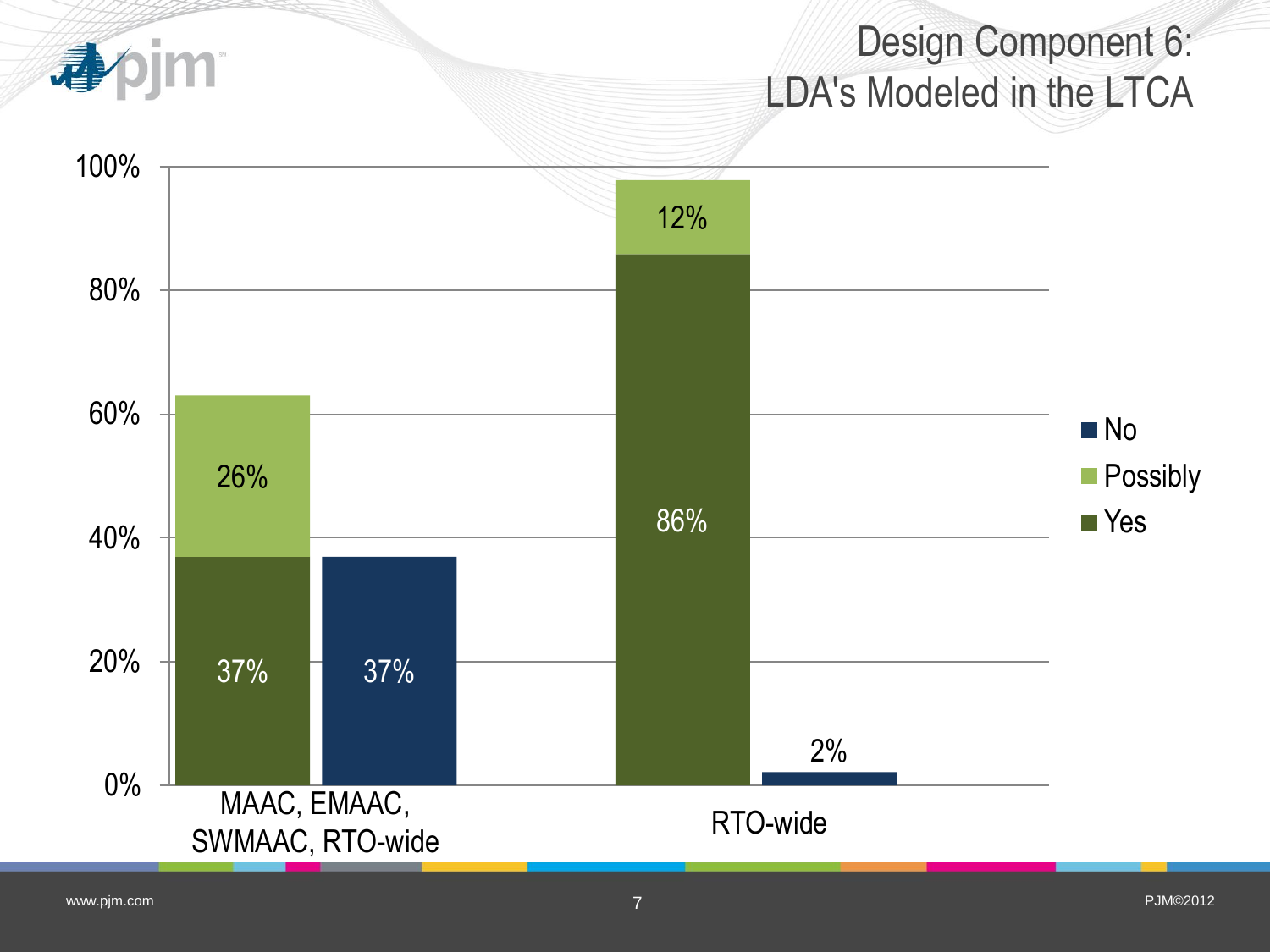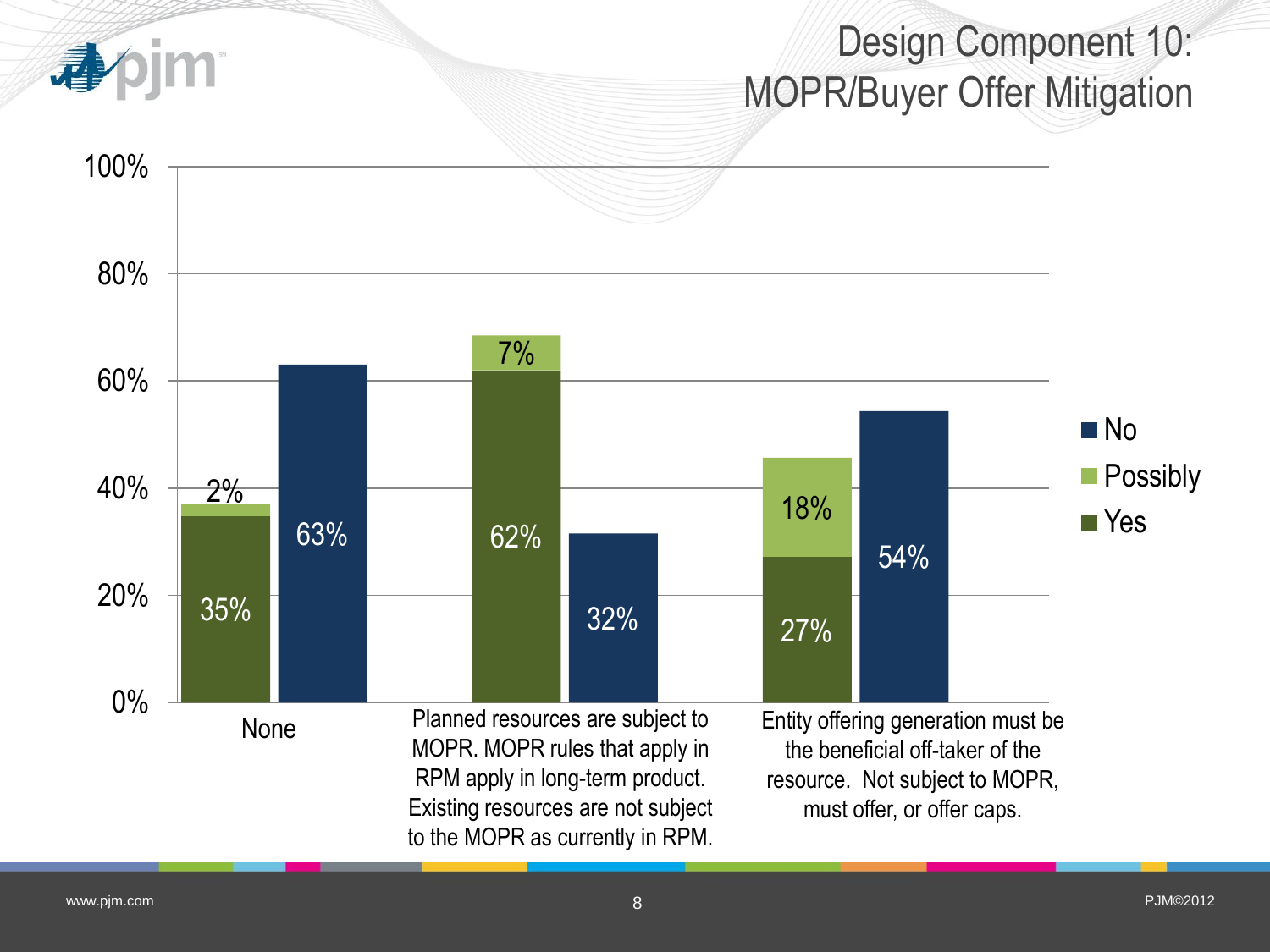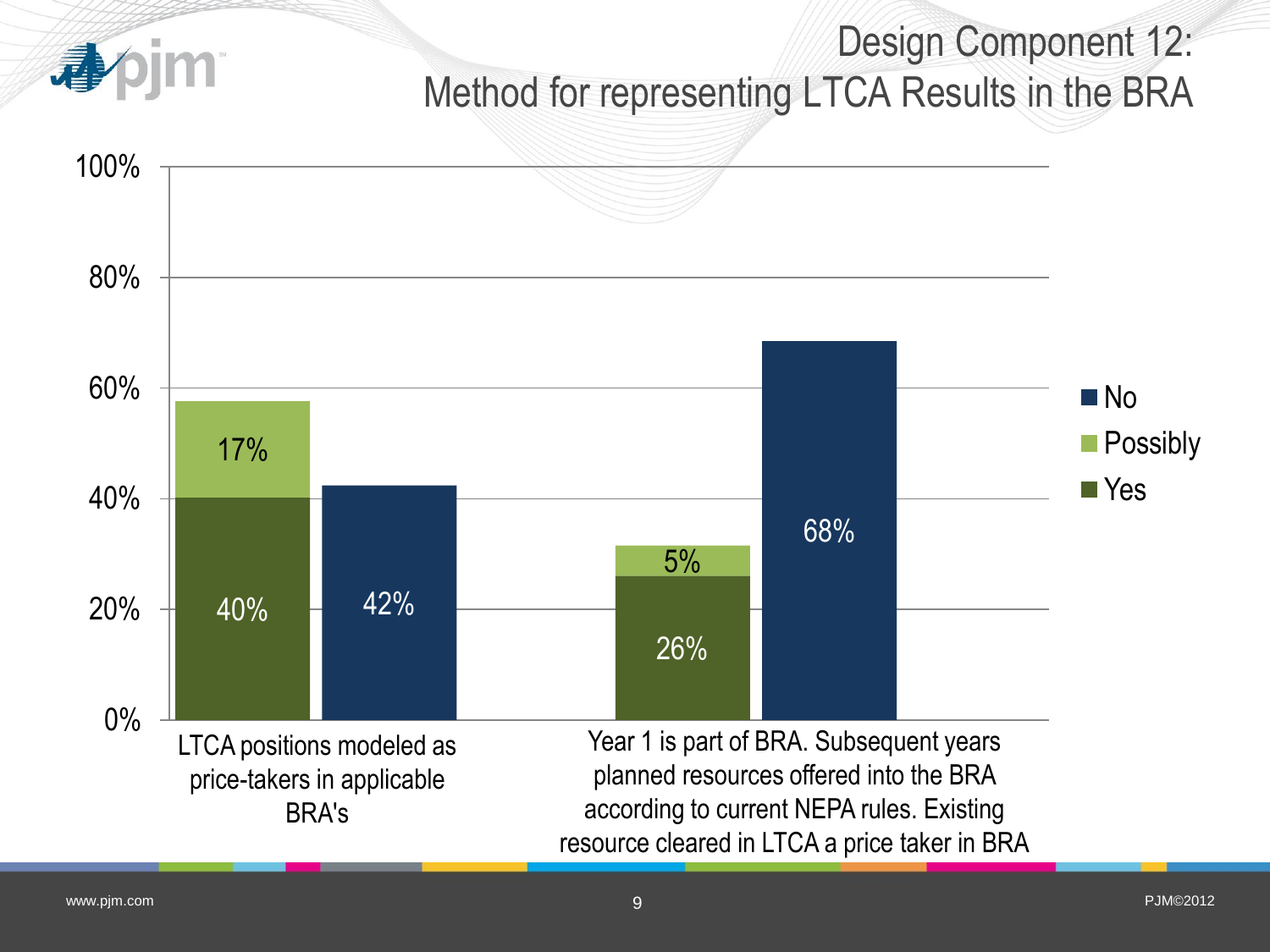